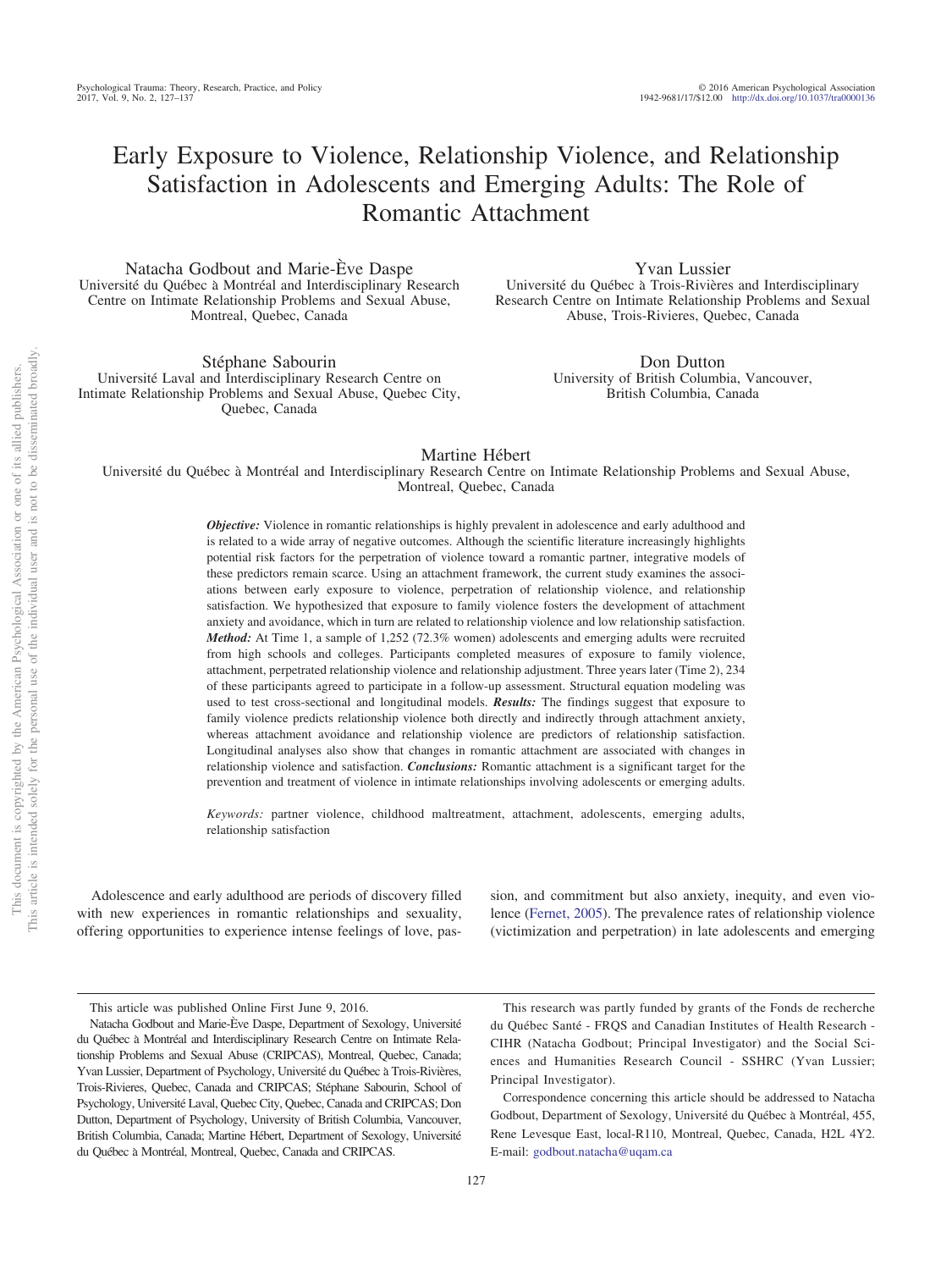adults are alarming, ranging between 30% and 35% [\(Haynie et al.,](#page-9-1) [2013\)](#page-9-1). In addition to the numerous adverse outcomes related to early exposure to violence in intimate relationships, including depression, low self-esteem, suicide, and substance abuse [\(Exner-](#page-9-2)[Cortens, Eckenrode, & Rothman, 2013;](#page-9-2) [Lussier et al., 2013\)](#page-9-3), the perpetration of violence in an individual's first intimate relationships constitutes an important predictor for the perpetration of violence in subsequent relationships [\(Exner-Cortens et al., 2013\)](#page-9-2). A better understanding of the early manifestations of relationship violence may help to identify treatment and prevention options that target the problem at its source and decrease the risk for the crystallization or escalation of violence in romantic relationships throughout adulthood. Furthermore, because late adolescence and early adulthood are key developmental periods, examining the variations in dispositional vulnerabilities and relationship violence might constitute a promising way to capture the nature of this phenomenon in younger populations and to circumscribe relevant targets for intervention.

The current study explores the precursors of relationship violence and satisfaction identified in two major research areas: early exposure to parental violence and attachment insecurity. To fill the gap between these two fields of research, an integrative model of the associations among early exposure to violence, romantic attachment, and relationship violence has been previously developed and applied to established adult relationships [\(Godbout, Dutton,](#page-9-4) [Lussier, & Sabourin, 2009\)](#page-9-4). However, this model has not yet been tested in youths and emerging adults. As romantic attachment influences the capacity of young individuals to form close relationships [\(Mayseless & Scharf, 2007\)](#page-9-5), attachment theory might constitute a useful framework to understand the occurrence of relationship violence during this developmental stage. Recently, [Lee, Reese-Weber, and Kahn \(2014\)](#page-9-6) explored early exposure to violence and relationship violence in association with romantic attachment in younger couples (i.e., emerging adults). However, they focused specifically on physical violence (i.e., physical child maltreatment and physical relationship violence). Previous studies found support for the mediational role of attachment insecurities in the relationship between family violence and violence in intimate relationships in women but not in men [\(Lee et al., 2014\)](#page-9-6), and in adult couples from the general population [\(Godbout et al., 2009\)](#page-9-4). However, in the study of Lee et al., the small sample size of the men's model  $(n = 89)$  might have limited the conclusions on gender invariance. The current study goes beyond previous investigations of the links between child maltreatment, attachment, relationship violence perpetration, and relationship satisfaction by (a) focusing on both psychological and physical violence, (b) considering both parent to child violence as well as witnessing interparental violence, (c) examining gender invariance, and (d) investigating longitudinal changes in the variables of interest.

#### **Early Exposure to Violence and Relationship Violence**

According to the "intergenerational transmission of violence" hypothesis [\(Straus, Gelles, & Steinmetz, 1980\)](#page-10-0), childhood experiences of abuse from parents or witnessing intimate partner violence increase the risk of perpetrating violence in the survivor's future romantic relationships. Based on social learning theory [\(Bandura, 1973\)](#page-8-0), behavioral responses are learned through the observation of other's behaviors and their consequences. Thus,

witnessing or experiencing abuse in the family may teach the child that violence can be used as a conflict resolution strategy or as a means of gaining control over an intimate partner [\(O'Leary, 1988\)](#page-10-1). A substantial body of evidence supports the intergenerational transmission of violence hypothesis in adolescence and early adulthood and has shown that both parent-to-child and interparental violence in childhood constitute significant precursors to relationship violence [\(Fang & Corso, 2007;](#page-9-7) [Godbout et al., 2009;](#page-9-4) [Gover, Kaukinen, & Fox, 2008;](#page-9-8) [Linder & Collins, 2005;](#page-9-9) [Reyes et](#page-10-2) [al., 2015\)](#page-10-2).

Available meta-analytic results on adult populations [\(Stith et al.,](#page-10-3) [2000\)](#page-10-3) suggest that the association between exposure to parental violence and later perpetration of relationship violence is of small magnitude  $(r = .18)$ . However, studies also have highlighted that childhood violent experiences increase the risk of victimization or perpetration of relationship violence at least twofold (odd ratios ranges from 1.90 to 3.80; e.g., [Whitfield, Anda, Dube, & Felitti,](#page-10-4) [2003\)](#page-10-4). Identifying mediators of this association might help to understand the mechanisms by which exposure to violence fosters violence toward a romantic partner and to determine who is at greater risk. A similar conclusion was reached in studies of adolescents and emerging adults [\(Ehrensaft et al., 2003\)](#page-9-10). Among the potential mediators, romantic attachment is of particular interest and has not been fully examined simultaneously with exposure to early violence, relationship violence and relationship satisfaction in adolescents and emerging adults.

# **Attachment, Violence in Close Relationships, and Relationship Satisfaction**

Contemporary research and clinical work on intimate relationships have increasingly taken into consideration the concept of romantic attachment [\(Stanton & Campbell, 2014\)](#page-10-5). *Attachment* was originally defined by [Bowlby \(1988\)](#page-8-1) as the tendency of human beings to create strong emotional bonds with others. The initial attachment representations, which are developed between the child and the significant adult figure, leads to mental representations of internal working models that later guide their feelings and behaviors in adult romantic relationships [\(Schneider, Atkinson, & Tar](#page-10-6)[dif, 2001\)](#page-10-6). Adult attachment insecurity is conceptualized in terms of two dimensions: anxiety over abandonment and avoidance of intimacy [\(Brennan, Clark, & Shaver, 1998\)](#page-8-2). *Abandonment anxiety* refers to a negative model of self, characterized by fear of relational rejection and abandonment, combined with the lack of a sense of self-worth. It involves a strategic hyperactivation of the attachment system, which is sensitive to signals that the relationship might be threatened and in need of love and reassurance. *Avoidance of intimacy* refers to a negative model of others and is characterized by emotional suppression, self-reliance, and discomfort with closeness and interdependence because of expectations that the partner will be unavailable. It involves a strategic deactivation of the attachment system to reduce negative emotional states as well as vulnerability to rejection and neediness (for more information, see [Mikulincer & Shaver, 2003\)](#page-9-11).

Witnessing or experiencing violence in childhood contributes to the development of insecure attachment styles [\(Unger & De Luca,](#page-10-7) [2014\)](#page-10-7). When exposed to interparental violence or to direct victimization, the child might infer the unavailability of his or her caretaker, or perceive them as a source of potential threat or danger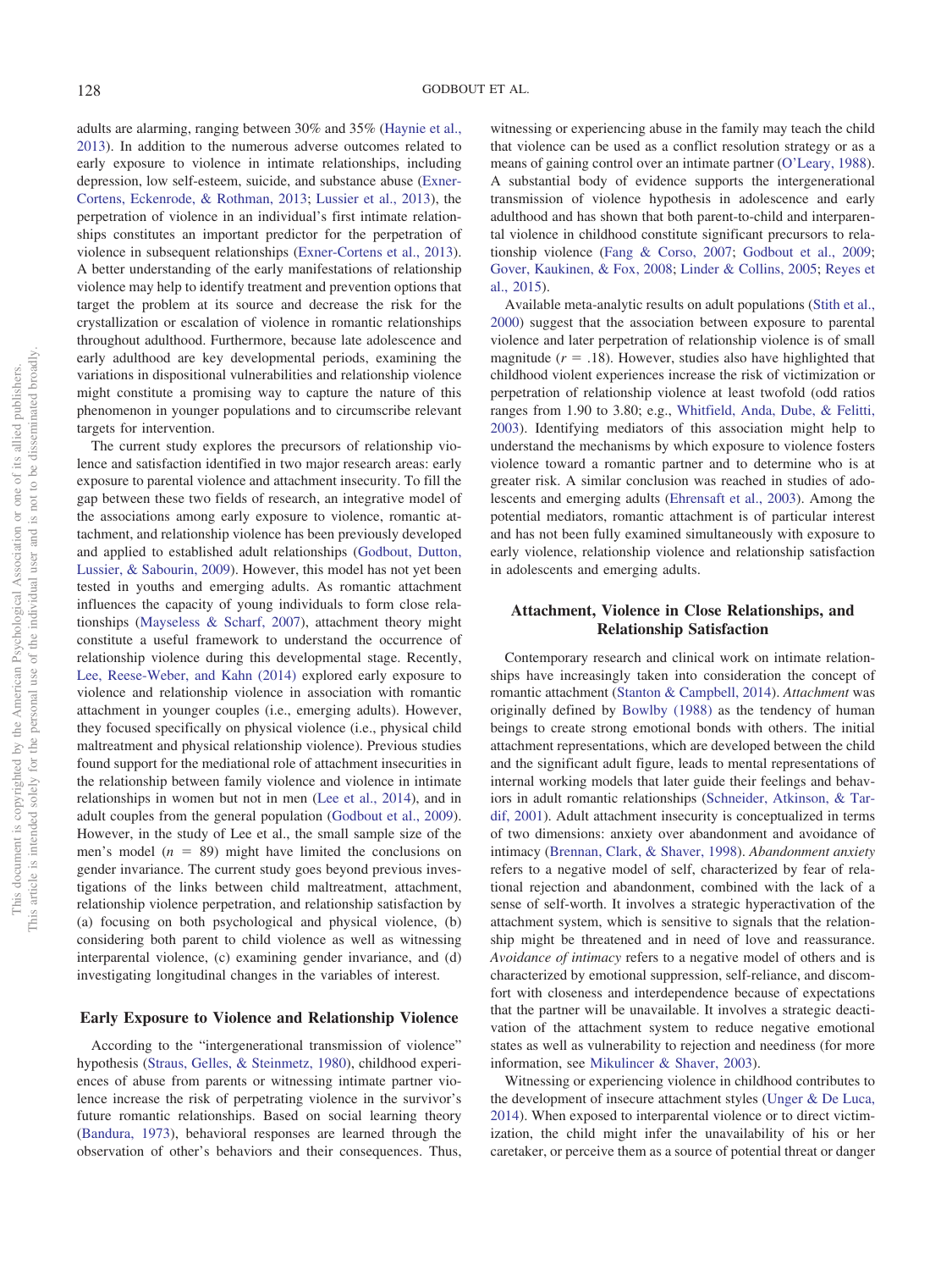[\(Davies & Cummings, 1998\)](#page-9-12). This process is likely to undermine the development of positive representations of self and others and sets the stage for the use of long-lasting hyperactivating (attachment anxiety) or deactivating (intimacy avoidance) strategies in adult relationships with significant others. As the child grows, the attachment system, originally built within the relationship with the caregiver(s), is progressively—in late adolescence or adulthood directed toward romantic partners [\(Doherty & Feeney, 2004\)](#page-9-13). Insecure attachment and relationship violence are strongly related to lower levels of relationship satisfaction in both established [\(Fournier, Brassard, & Shaver, 2011\)](#page-9-14) and dating relationships [\(Collins & Read, 1990;](#page-8-3) [Holland, Fraley, & Roisman, 2012\)](#page-9-15).

Although early exposure to violence may lead to insecure attachment, theoretical (e.g., [Bartholomew & Allison, 2006\)](#page-8-4) and empirical [\(Godbout et al., 2009;](#page-9-4) [Ulloa, Martinez-Arango, &](#page-10-8) [Hokoda, 2014;](#page-10-8) [Unger & De Luca, 2014;](#page-10-7) [Wekerle & Wolfe, 1998\)](#page-10-9) studies suggest that insecure attachment can increase the risk of violence perpetration in intimate relationships. Anxiously attached individuals have been found to be at greater risk of using violence as a pursuit strategy to protest real or perceived abandonment and to regain control over their romantic partner [\(Allison, Bar](#page-8-5)[tholomew, Mayseless, & Dutton, 2007;](#page-8-5) [Fournier et al., 2011;](#page-9-14) [Godbout et al., 2009\)](#page-9-4). In avoidant individuals, violence will be used as a distancing strategy to deal with intolerance to closeness or to regain a comfortable distance in the relationship [\(Allison et](#page-8-5) [al., 2007;](#page-8-5) [Brassard, Darveau, Péloquin, Lussier, & Shaver, 2014\)](#page-8-6). Nonetheless, the limited empirical evidence and inconsistent results regarding the association between intimacy avoidance and perpetration of relationship violence (e.g., [Unger & De Luca,](#page-10-7) [2014;](#page-10-7) [Wekerle & Wolfe, 1998\)](#page-10-9) underscores the need to pursue this line of investigation. In turn, empirical data also highlight the role of relationship violence in adverse relationship outcomes, including couple distress, relationship dissatisfaction, and instability [\(Godbout et al., 2009;](#page-9-4) [Lawrence & Bradbury, 2007\)](#page-9-16). In a metaanalysis of 32 studies, [Stith, Green, Smith, and Ward \(2008\)](#page-10-10) found evidence of a significant, negative association between dyadic satisfaction and intimate partner violence (overall  $r = -.27$ ).

# **Stability of Relationship Violence, Romantic Attachment, and Relationship Satisfaction**

Longitudinal studies examining changes in relationship violence in youths found moderate stability of physical and psychological aggression over time [\(Fritz & Smith Slep, 2009;](#page-9-17) [O'Leary & Smith](#page-10-11) [Slep, 2003\)](#page-10-11). Some have observed decreases in relationship violence perpetration as individuals age [\(Nocentini, Menesini, &](#page-10-12) [Pastorelli, 2010\)](#page-10-12), whereas others have reported increases [\(Foshee](#page-9-18) [et al., 2009\)](#page-9-18). With respect to the mechanisms responsible for such changes, variations in intraindividual characteristics associated with relationship violence, such as romantic attachment, play a key role, in theory. Romantic attachment is a stable characteristic thought to persist in life [\(Bowlby, 1988\)](#page-8-1). This core assumption, however, is challenged by empirical evidence suggesting that changes in attachment can be observed [\(Fraley, Vicary, Brum](#page-9-19)[baugh, & Roisman, 2011\)](#page-9-19). Given that adolescence and early adulthood are critical periods for the establishment of romantic relationships, internalized representations of romantic attachment may develop or change. For example, repeated positive experiences involving care from a responsive partner may confirm or reinforce

secure romantic attachment. Inversely, violent behaviors from a dating partner may reinforce basic insecurity. However, few studies thus far have examined the potential changes in romantic attachment and their links with changes in relationship violence or relationship satisfaction. Similarly, diminution in perpetrated relationship violence is associated with higher relationship satisfaction [\(Lawrence & Bradbury, 2007\)](#page-9-16). This examination might have important practical implications. If changes in attachment are observed and they are associated with changes in relationship violence, then interventions targeting insecure romantic attachment may impede the cycle of violence and promote satisfying romantic relationships.

# **The Current Study**

Among the critical issues plaguing research on relationship violence is the scarcity of studies investigating integrative models of the precursors of violence and longitudinal changes in these precursors, as well as their association with relationship satisfaction. Against this backdrop, the present study focuses on late adolescents and emerging adults to better understand factors associated with relationship violence and relationship satisfaction. Two main objectives are pursued. First, the study examines whether an integrative model of the mediational role of insecure attachment (i.e., anxious and avoidant attachment) linking early exposure to family violence and later relationship violence generalizes to adolescents and emerging adults. We hypothesized that the results observed in adult couples will be replicated in a model where (a) childhood exposure to family violence is related to insecure romantic attachment and the perpetration of relationship violence, (b) insecure attachment, in turn, is linked to higher levels of violence and lower levels of relationship satisfaction, and (c) relationship violence is related to lower satisfaction. The gender invariance of this hypothesized model will be tested across young men and women. Second, the study aims to examine if longitudinal variations in romantic attachment are associated with changes in relationship violence and satisfaction. In accordance with the hypothesized model, increases in attachment insecurities should be related to increased relationship violence. In turn, increased violence should lower relationship satisfaction.

## **Method**

## **Participants and Procedure**

The sample consisted of 1,252 French-Canadian adolescents and emerging adults  $(72.3\% \text{ women}, n = 899; 27.7\% \text{ men}, n = 345)$ aged between 15 and 25 years  $(M = 18.08, SD = 1.42)$  and engaged in a couple relationship. The mean relationship duration was 14.91 months  $(SD = 14.76)$ , and almost all participants were in a heterosexual relationship  $(97.6\%, n = 1175)$ . The majority of the participants  $(88.5\%, n = 1108)$  did not live with their partner and 10 participants had children (0.8%). Participants were recruited from high schools and colleges  $(M = 11.70, SD = 1.48)$ years of education) in the province of Quebec, Canada. In Quebec, college education (generally 2 or 3 years) follows high school and precedes university undergraduate studies. Participants were solicited in classrooms and invited to complete a series of questionnaires; 98.2% agreed to participate. Participants were instructed to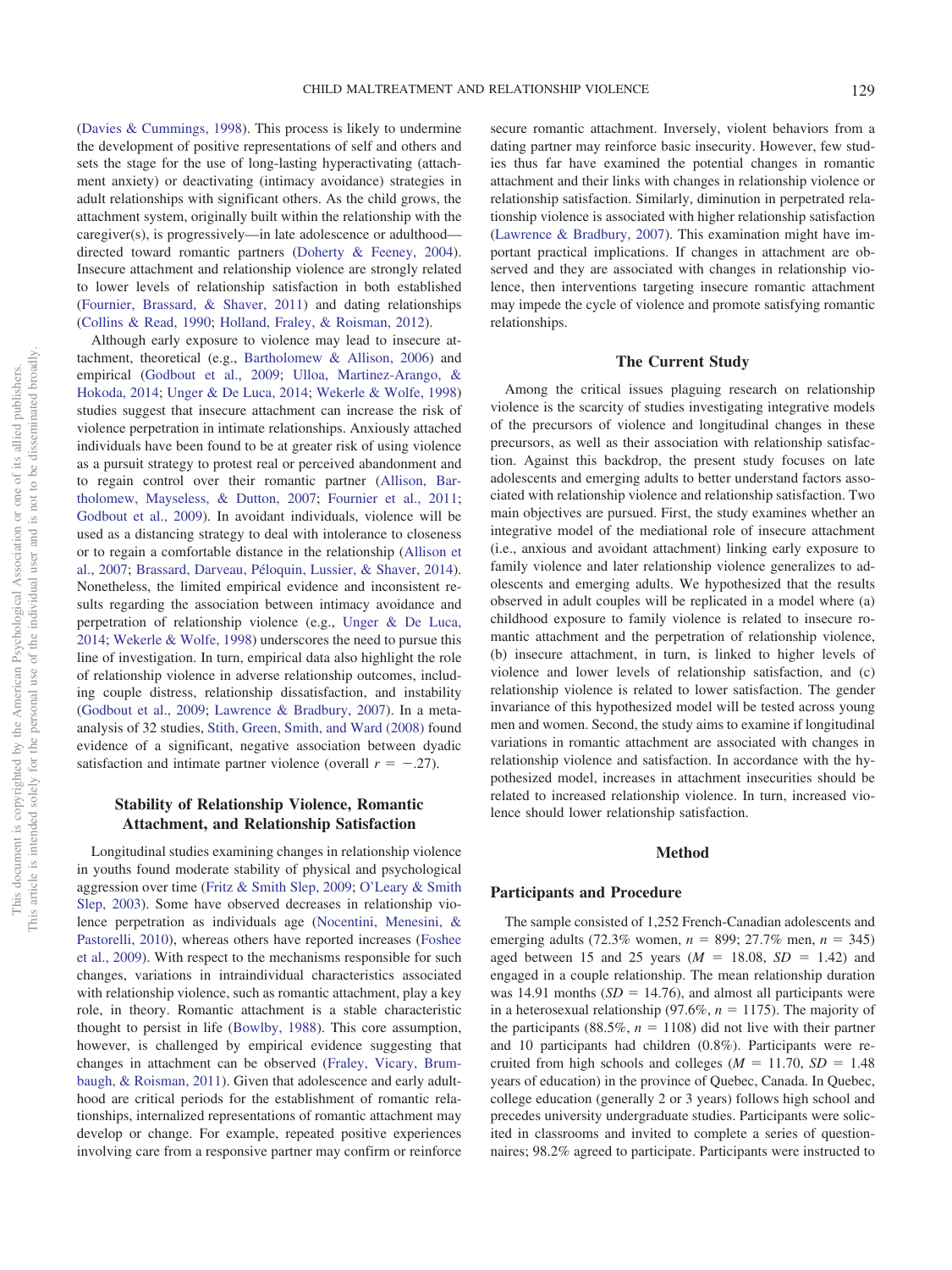complete the questionnaires at home and to return them by mail. They received five dollars for their participation in the study. The study was approved by the Université du Québec a` Trois-Rivières's (UQTR) Institutional Review Board.

Participants who engaged in the study at Time 1 were contacted again 3 years later for a second wave of assessment. A proportion of these participants  $(24.8\%, n = 311)$  agreed to participate at Time 2. Among these 311 participants, 234 were in a relationship and provided valid data for the analyses (18.7% of the total sample). Of these 234 participants, 75.8% were in the same relationship as that at Time 1, whereas 24.2% were involved in a relationship with a new romantic partner. This subsample consisted of 195 women (83.3%) and 39 men (16.7%) aged between 18 and 28 years ( $M = 21.03$ ,  $SD = 1.32$ ) who had an average of  $14.35$  ( $SD = 1.44$ ) years of education. The average relationship duration was 33.43 months  $(SD = 23.17)$ . As stated above, the majority did not have children  $(4.27\%$  had children,  $n = 10$ ) and were heterosexual  $(100\%, n = 234)$ .

As expected, participants who engaged in the study at Time 2 were significantly older,  $t = 1.97$ ,  $p = .049$   $d = 0.13$  ( $M<sub>1</sub> = 18.23$ ,  $SD_1 = 1.28$  and  $M_2 = 18.05$ ,  $SD = 1.45$ ) and had more years of education,  $t = 3.73$ ,  $p < .001$ ,  $d = 0.24$  ( $M<sub>1</sub> = 11.97$ ,  $SD<sub>1</sub> = 1.14$ and  $M_2 = 11.64$ ,  $SD_2 = 1.54$ ). Compared with participants who did not complete Time 2 assessment, they were in longer relationships,  $t = 2.88$ ,  $p = .004$ ,  $d = 0.23$  ( $M<sub>1</sub> = 17.88$ ,  $SD<sub>1</sub> = 18.05$  and  $M_2 = 14.21$ ,  $SD = 13.79$ ). In addition, compared with participants who left the study (69.7% of women and 30.3% of men), a higher proportion of women ( $\chi^2 = 17.61$ ,  $p < .001$ ) were in a romantic relationship at Time 2 (83.3% of women and 16.7% of men). The subsamples did not differ on relationship status.

# **Measures**

**Attachment.** Two dimensions of attachment insecurity avoidance and anxiety—were assessed using the French version of the Experiences in Close Relationships Questionnaire [\(Brennan et](#page-8-2) [al., 1998;](#page-8-2) [Lafontaine & Lussier, 2003\)](#page-9-20). It includes 18 items that assess avoidant attachment and 18 that assess anxious attachment. Participants indicated their level of agreement with each item on a 7-point Likert (*disagree/agree*) Scale. Higher mean scores indicate higher anxiety and avoidance. The reliability, as well as the construct, predictive, and discriminant validity of the two scales has been repeatedly demonstrated for both the French and English versions [\(Godbout, Briere, Sabourin, & Lussier, 2014;](#page-9-21) [Lafontaine](#page-9-20) [& Lussier, 2003\)](#page-9-20). In this study, the alpha coefficients were high, ranging from .87 to .90.

**Relationship satisfaction.** The four-item Dyadic Adjustment Scale (DAS-4; [Sabourin, Valois, & Lussier, 2005\)](#page-10-13) was used to assess relationship satisfaction (i.e., not thinking about ending the relationship; confiding in your partner; degree of happiness in your relationship; things between you and your partner are going well). The DAS-4, which has been found to be as effective as the original 32-item DAS [\(Spanier, 1976\)](#page-10-14) in predicting couple dissolution, shows equivalent psychometric properties, but is significantly less contaminated by socially desirable responses [\(Sabourin et al.,](#page-10-13) [2005\)](#page-10-13). In the current study, the alpha coefficients were .75 at Time 1 and .78 at Time 2.

**Relationship violence.** Perpetrated psychological and physical violence were assessed using a short version of the Revised Conflict Tactics Scales (CTS-2; [Straus, Hamby, Boney-McCoy, &](#page-10-15) [Sugarman, 1996\)](#page-10-15). The psychological and physical violence subscales were each composed of 6 items rated on a 7-point Likert scale ranging from 1 (*once in the past year*) to 7 (*not in the past year, but it did happen before*), indicating the frequency of perpetrated relationship violence. Midpoint scores were computed using the approximate midpoint of the frequency range for each item (i.e.,  $1 = 1, 2 = 2, 3 = 4, 4 = 8, 5 = 15, 6 = 25, 7 = 0$ ). Higher scores reflect more frequent perpetration of violence in the last year. The CTS-2 has been used extensively in studies on relationship violence and demonstrated good reliability and validity [\(Godbout et al., 2009;](#page-9-4) [Lussier, 1997;](#page-9-22) [Straus et al., 1996\)](#page-10-15). In the current study, alphas for physical and psychological violence ranged from .72 to .75.

Past experiences of family violence. Four single-item questions assessed experiences of family violence [\(Godbout, Lussier,](#page-9-23) [& Sabourin, 2006\)](#page-9-23): (a) witnessing physical violence as a child, "Was there physical violence between your parents (hitting or kicking with or without objects, fighting, etc.)?" (b) witnessing psychological violence as a child, "Was there verbal violence between your parents (shouting, putting down, etc.)?" (c) experiencing physical violence as a child, "During your childhood, were you hit or beaten by one or both of your parents?" and (d) experiencing psychological violence as a child, "Did your parents put you down or shout hurtful words at you?" Response choices ranged from 1 (*never*) to 4 (*very often*). As described in a previous study that used this measure [\(Godbout et al., 2009\)](#page-9-4), scores on the four items were summed to compute a variable reflecting the severity of exposure to violence, with a higher score reflecting a greater exposure to violence. The measure showed satisfactory psychometric qualities in the previous study (e.g., [Godbout et al.,](#page-9-4) [2009\)](#page-9-4). The alpha coefficient in the current study was .66.

## **Data Analysis**

First, descriptive statistics were performed to report information on the prevalence of early exposure to violence and relationship violence. Second, departure from normality for some variables was handled using winsorization and logarithmic transformations. Third, zero-order correlations allowed the examination of associations between our variables and potential covariables (age and length of the relationship).

Then, SEM analyses using Mplus, version 7.0 [\(Muthén &](#page-10-16) Muthén, 1998-2015) were conducted to estimate the crosssectional associations between cumulative exposure to violence, attachment, relationship violence, and relationship satisfaction at Time 1. More precisely, a latent variable was created for perpetrated relationship violence based on two indicators (i.e., physical and psychological violence), whereas the two dimensions of attachment, relationship satisfaction and past experiences of family violence, were observed variables. SEM was also used to examine the links between longitudinal changes in romantic attachment, relationship violence, and relationship satisfaction. The scores reflecting changes between Time 1 and Time 2 were estimated by subtracting scores at Time 1 from scores at Time 2. Given that the age bracket targeted in this study ranges from middle adolescence to early adulthood, both cross-sectional and longitudinal models were computed controlling for the effect of the participants' ages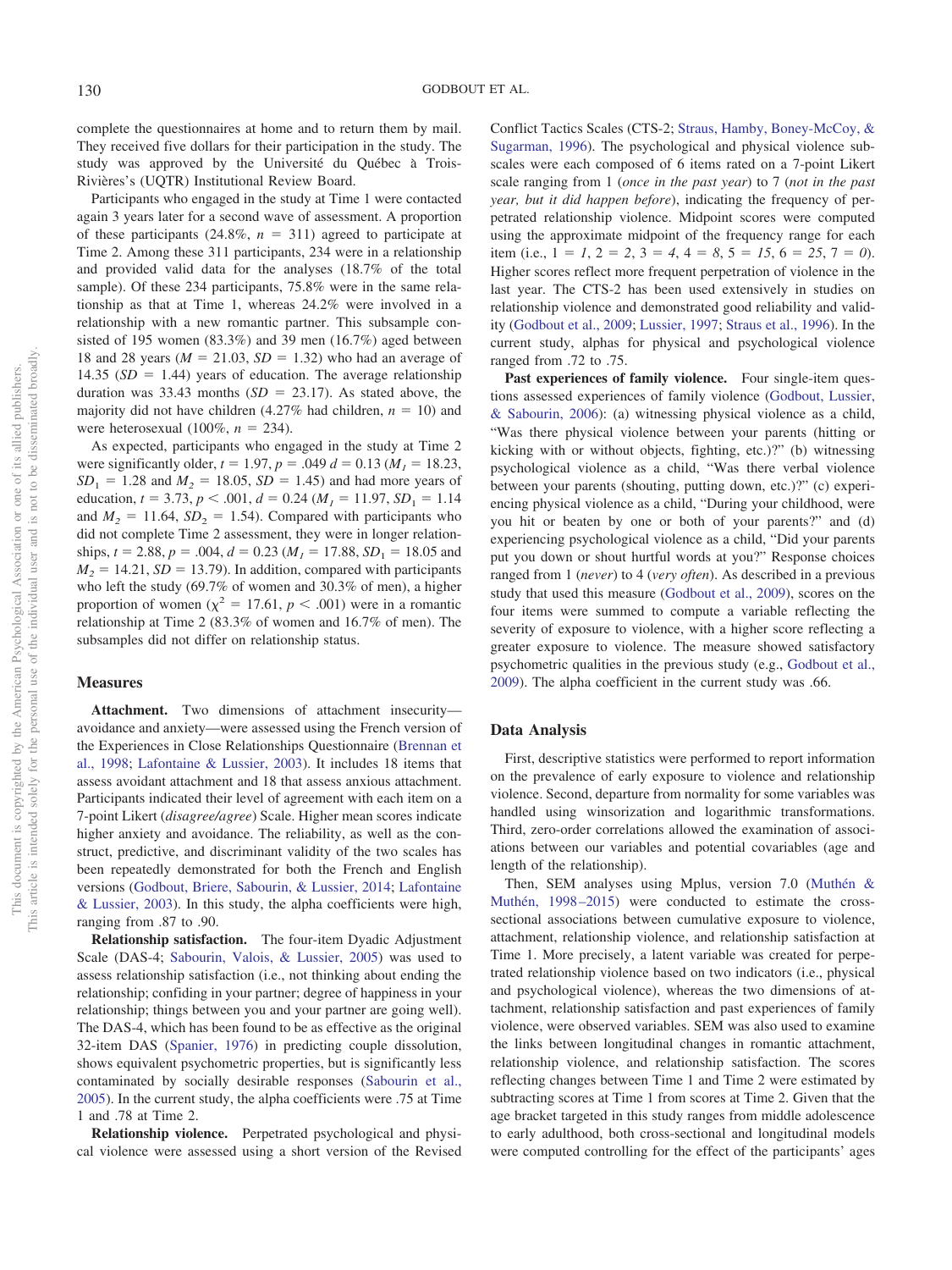on the dependent variables (i.e., relationship violence and satisfaction).

Several indices were used to determine whether the hypothesized models fit the observed data. A nonsignificant  $\chi^2$  indicates that the proposed model is consistent with the observed data. Because this statistic is sensitive to sample size, the ratio of chi-square to degrees of freedom  $(\chi^2/df)$  was considered; values between 1 and 5 indicate a satisfactory fit, and a more severe cutoff value of 3 is ideal [\(Kline, 1998\)](#page-9-24). The comparative fit index (CFI), which compares the hypothesized model with the null model, was calculated, with a value of .95 or higher indicating a good fit [\(Hu](#page-9-25) [& Bentler, 1999\)](#page-9-25). Finally, the root mean square error of approximation (RMSEA) considers the error of approximation in the population and estimates the difference between model-implied and actual variances and covariances, with values less than .06 and a 90% confidence interval ranging between .00 and .08 being preferred [\(Hu & Bentler, 1999\)](#page-9-25).

To examine the mediational role of attachment anxiety and avoidance, we computed direct effects (i.e., path coefficient from childhood exposure to violence to relationship violence) as well as indirect effects (i.e., the product of the path coefficients from childhood exposure to violence to attachment and from attachment to relationship violence). To examine the significance of the indirect effects, 95% bootstrap confidence intervals were computed; when zero is not in the confidence interval, the indirect effect is considered significant [\(MacKinnon & Fairchild, 2009\)](#page-9-26). We finally reported the proportion of the total effect that is mediated through attachment representation (indirect effect/total effect).

## **Results**

#### **Prevalence of Violence and Descriptive Data**

A total of  $38.8\%$  ( $n = 483$ ) of the participants reported having experienced psychological violence by their parents  $(29.5\%, n =$ 367 sometimes,  $9.3\%$ ,  $n = 116$  often or very often), and  $16.5\%$  $(n = 205)$  of the participants  $(14.4\%, n = 179)$  sometimes,  $2.1\%$ ,  $n = 26$ , often or very often) reported that their parents were physically violent to them. The proportion of participants having witnessed interparental violence was  $48.5\%$  ( $n = 599$ ) for psychological violence (35.3%, *n* - 436 *sometimes*, 13.2%, *n* - 163 *often* or *very often*) and 6.3% ( $n = 78$ ) for physical violence (4.8%,  $n =$ 59 *sometimes*, 1.5%, *n* - 19 *often* or *very often*). At Time 1, 68% of the participants ( $n = 815$ ) reported having perpetrated psychological violence toward their partner, whereas  $25.6\%$  ( $n = 306$ ) reported having perpetrated physical violence at least one time over the last year.<sup>1</sup> The means, standard deviations, and correlation coefficients for the analyzed variables are presented in [Table 1.](#page-5-0) 2

# **Early Exposure to Violence, Attachment, Relationship Violence, and Relationship Satisfaction: Cross-Sectional Analyses**

**Integrative model.** The model, with nonsignificant paths removed, provided a good fit to the data,  $\chi^2(8) = 10.60$ ,  $p = .16$ ,  $\chi^2$ /*df* = 1.51, CFI = 1.00, RMSEA = .02 with 90% confidence interval (CI) [.00, .04]. Exposure to violence in the family of origin led to perpetration of relationship violence both directly and indirectly through attachment anxiety ( $b = .10, 95\%$  bootstrap CI [.05, .18]). The proportion of the effect of childhood exposure to violence on relationship violence through anxiety was 16%, suggesting partial mediation. The association between anxious attachment and relationship satisfaction was mediated by perpetrated relationship violence, with a significant indirect effect  $(b = -.01, 95\%)$ bootstrap CI  $[-.02, -.01]$ ). Attachment avoidance was only related to lower couple satisfaction. This model explained 9% of the variance in violence in close relationships and 50% of the variance in relationship satisfaction. Multigroup analyses were conducted to examine whether the model is invariant across adolescence (age 17 or younger) and emerging adulthood (age 18 or older). The results indicated that adding equality constraints to the measurement model,  $\Delta \chi^2(1) = .29$ ,  $p = .59$  as well as on regression paths,  $\Delta \chi^2(5) = 6.47, p = .26$ , did not significantly decrease the fit of the model. This suggests that the integrative model of the associations between family violence, romantic attachment, relationship violence and relationship satisfaction holds for both adolescents and emerging adults. A significant chi-square difference was found when constraining variances and covariances across age groups. The results of Wald tests showed more variability in physical violence within the emerging adult group compared to the adolescent group, Wald(1) = 7.60,  $p = 0.006$ , indicating that the adolescent group presented a more homogenous level of physical violence than emerging adults.

**Controlling for age and the length of the relationship.** Because participant age and relationship length were significantly correlated with relationship violence and relationship satisfaction (see [Table 1\)](#page-5-0), they were included as covariables to control for their potential contribution to the outcome variables. The results (see [Figure 1\)](#page-5-1) showed that age and the length of the relationship positively predicted relationship violence. In addition, the length of the relationship was negatively related to relationship satisfaction. The addition of control variables made no meaningful difference in the significance, strength, or pattern of the model coefficients, nor in the fit of the model,  $\chi^2(15) = 41.00, p < .001$ ,  $\chi^2$ /*df* = 2.73, CFI = 0.98, RMSEA = .04 with 90% CI [.02, .05]. This final model explained 23% of the variance in relationship violence and 51% of the variance in relationship satisfaction.

**Invariance across gender.** A series of multigroup invariance analyses were conducted, adding equality constraints on parame-

Because some variables continued to demonstrate nonnormal distributions after transformations, a robust method of estimation was used. These maximum likelihood parameter estimates with robust standard errors provide fit indices that are adjusted for the nonnormality of the data [\(Yuan & Bentler, 2000\)](#page-10-17).

<sup>&</sup>lt;sup>1</sup> We conducted chi-square analyses to examine differences in the rate of participants reporting perpetration of relationship violence (a score of psychological violence above the mean of the sample and/or at least one episode of physical violence) according to the frequency of family violence experienced. Participants who reported having experienced various types of family violence "often" or "very often" were violent toward a romantic partner in a higher proportion (75.7%) than those who reported having "never" or "sometimes" experienced family violence (67.4%).  $\chi^2(1)$  = 5.86,  $p = .016$ ,  $\Phi_{Cramer} = .07$ . This suggests that severe forms of family

violence are more likely to be associated with relationship violence.<br><sup>2</sup> To ensure the theoretical validity of our composite score, we examined the correlations between the study variables and witnessing or experiencing family violence separately. Similar patterns of results were observed.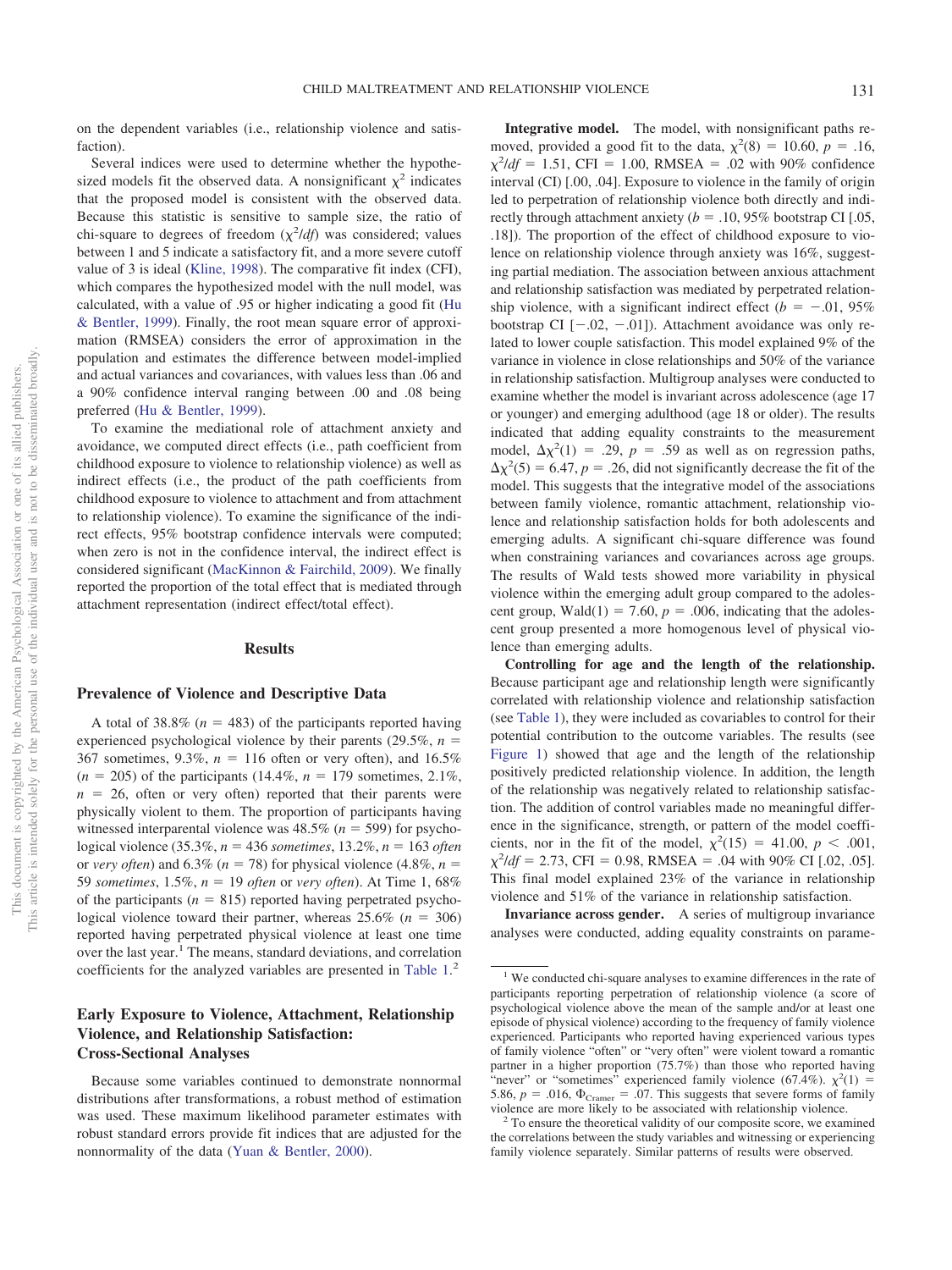| Variables                           |          |           |           | 4         |          | 6        |          |  | M     | SD.   |
|-------------------------------------|----------|-----------|-----------|-----------|----------|----------|----------|--|-------|-------|
| 1. Family violence                  |          |           |           |           |          |          |          |  | 1.44  | 1.76  |
| 2. Attachment anxiety               | $.13***$ |           |           |           |          |          |          |  | 3.47  | 1.00  |
| 3. Attachment avoidance             | .05      | $.25***$  |           |           |          |          |          |  | 1.92  | .78   |
| 4. Inflicted psychological violence | $.12***$ | $.19***$  | $.07*$    |           |          |          |          |  | 7.93  | 14.45 |
| 5. Inflicted physical violence      | $.11***$ | $.13***$  | $.08*$    | $.55***$  | __       |          |          |  | 1.44  | 5.77  |
| 6. Relationship adjustment          | $-.04$   | $-.25***$ | $-.64***$ | $-.30***$ | $.17***$ |          |          |  | 4.31  | .73   |
| $7. \text{Age}$                     | $-.03$   | $-.04$    | $-.02$    | $.16***$  | $.06*$   | $-.09**$ |          |  | 18.08 | 1.42  |
| 8. Relationship length              | $-.03$   | .01       | $-.12***$ | $.27***$  | $.10***$ | $-.08**$ | $.30***$ |  | 14.91 | 14.76 |

<span id="page-5-0"></span>Table 1 *Correlation Coefficients, Means, and Standard Deviations for Study Variables*

*Note.* Means and standard deviations are reported for the nontransformed variables.  $p < .05$ .  $p < .01.$  \*\*\*  $p < .001.$ 

ters across boys and girls. The chi-square difference test between the unconstrained model and constrained measurement model was nonsignificant  $\Delta \chi^2(1) = .35$ ,  $p = .56$ , indicating no gender differences regarding the measurement model. Adding equality constraints on structural paths did not significantly change the fit of the model  $\Delta \chi^2(6) = .8.72$ ,  $p = .19$ . Finally, constraining variance and covariance across gender also resulted in a marginally, nonsignificant chi-square difference  $\Delta \chi^2(7) = .14.06$ ,  $p = .05$ . These results support the gender invariance of the model, suggesting that the structural paths are similar in young men and women.

# **Longitudinal Links Between Changes in Attachment, Relationship Violence, and Relationship Satisfaction**

Descriptive analyses were conducted on the main variables to examine the impact of attrition. The results indicated that participants who left the study reported having experienced significantly more family violence  $(M = 1.51, SD = 1.84)$  than participants who remained in the study at Time 2 ( $M = 1.15$ ,  $SD = 1.37$ ),  $t(435.95) = 3.30, p = .001, d = 0.20$ . The completer and attrition groups did not differ on anxiety, avoidance, psychological violence, physical violence, and relationship satisfaction.

**Changes from Time 1 to Time 2.** Pairwise *t* tests were conducted on transformed variables to examine differences in the study variables between Time 1 and Time 2. The results showed significant decreases (Bonferroni adjusted *p* values) in attachment anxiety,  $t(233) = 4.44$ ,  $p < .005$ ,  $r = .28$  ( $M = 3.44$  and  $SD =$ 1.03 at Time 1,  $M = 3.15$  and  $SD = 1.04$  at Time 2), and attachment avoidance,  $t(233) = 3.15$ ,  $p = .01$ ,  $r = .20$  ( $M = 1.86$ ) and  $SD = 0.68$  at Time 1,  $M = 1.69$  and  $SD = 0.55$  at Time 2). No significant difference was observed for relationship satisfaction  $(M = 4.33$  and  $SD = 0.63$  at Time 1,  $M = 4.31$  and  $SD = 0.64$  at Time 2). Because psychological and physical violence remained skewed after transformation, nonparametric analyses were conducted. The results of the Wilcoxon signed-ranks test (Bonferroni adjusted *p* values) showed a significant decrease in physical violence,  $t = 2264.00$ ,  $p = .045$ ,  $r = -.12$  (*Mdn* = 0 at Time 1 and  $Mdn = 0$  at Time 2), whereas no difference was observed for psychological violence. At Time 2, 73.9% of participants  $(n =$ 



<span id="page-5-1"></span>*Figure 1.* Structural equation model of the associations between severity of exposure to family violence, attachment anxiety and avoidance, relationship violence, and relationship adjustment. Path coefficient for the direct model before the inclusion of the mediators are in parentheses.  $p < .05$ .  $^{*}p < .01$ .  $^{***}p < .001$ .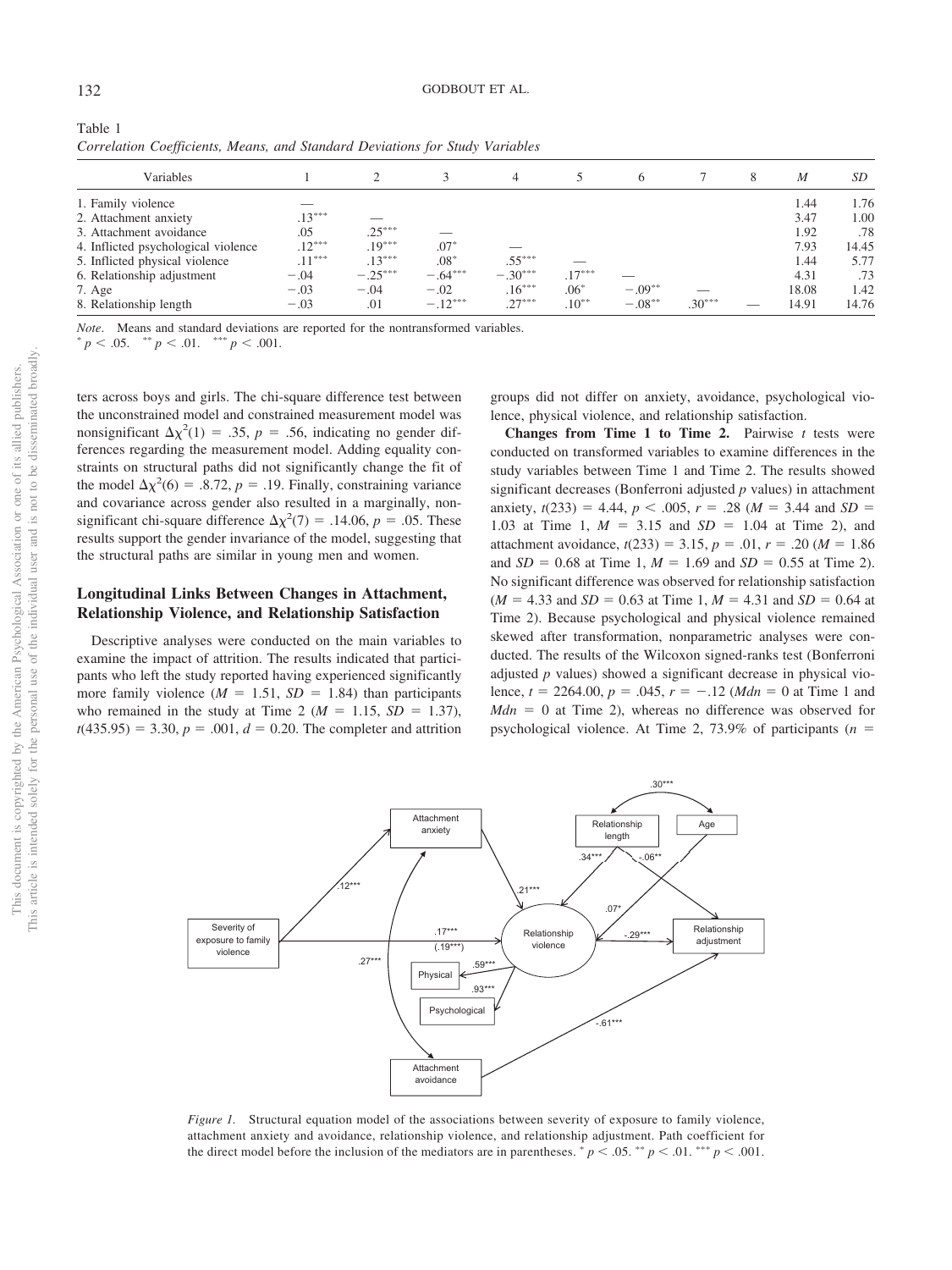173) reported having perpetrated psychological violence toward their partner, whereas  $20.5\%$  ( $n = 48$ ) reported having perpetrated physical violence at least once over the last 12 months. The majority of participants (75.8%) were in a relationship with the same partner, and independent sample *t* tests were conducted to examine potential group differences (with the same partner or with a new partner at Time 2). The results indicated a significant difference for changes in psychological violence,  $t(205) = 2.22$ ,  $p = .027$ ,  $d = 0.34$ . On average, participants who stayed in the same relationship showed an increase in the perpetration of psychological violence between Time 1 and Time 2 ( $M = 4.68$ ,  $SD =$ 17.03) whereas participants who were in a different relationship showed a decrease in psychological violence  $(M = -1.90, SD =$ 21.62). No difference was observed for romantic attachment, perpetration of physical violence or relationship satisfaction.

**Integrative model of changes in attachment, relationship violence, and relationship satisfaction.** The model (see [Figure](#page-6-0) [2\)](#page-6-0) showed good fit indices,  $\chi^2(4) = 3.56$ ,  $p = .56$ ,  $\chi^2/df = 0.89$ ,  $CFI = 1.00$ , RMSEA = .00 with 90% CI [.00, .09], and suggested that increases in anxious attachment are associated with increases in relationship violence. Increases in relationship violence were, in turn, related to lower relationship satisfaction. The indirect link from attachment anxiety to relationship satisfaction through relationship violence was significant  $(b = -.10, 95\%$  bootstrap CI  $[-.18, -0.03]$ ). Increases in avoidance also predicted decreases in relationship satisfaction. This model accounted for 6% of the changes in relationship violence and 57% of the changes in relationship satisfaction. Again, the addition of the control variables (i.e., age and length of the relationship) made no meaningful difference in the significance, strength, or pattern of coefficients,

nor in the fit of the model,  $\chi^2(13) = 12.66$ ,  $p = .47$ ,  $\chi^2/df = 0.97$ ,  $CFI = 1.00$ , RMSEA = .00 with 90% CI [.00, .06]. Age was unrelated to changes in relationship violence and satisfaction, whereas violence was more frequent in relationships of longer duration. This final model accounted for 11% of the changes in relationship violence and 56% of the changes in relationship satisfaction. The small number of male participants  $(n = 39)$  at Time 2 precluded the examination of gender invariance using multigroup analyses.

#### **Discussion**

The goal of the present study was to test an integrative model of the associations between early exposure to family violence, romantic attachment, relationship violence, and relationship satisfaction in late adolescents and emerging adults. The study also aimed to examine longitudinally whether variations in attachment are associated with variations in relationship violence and relationship satisfaction. The results supported the hypothesis that higher exposure to family violence was predictive of attachment insecurity, which in turn increased the risk to perpetrate relationship violence and experience poorer relationship satisfaction. The hypothesized model was supported in both cross-sectional and longitudinal analyses, with the models accounting for a large portion of the variance in relationship satisfaction (50% to 57%).

These findings suggest that exposure to parental violence is associated with inflicted relationship violence, specifically through the development of anxious attachment representations. Being a victim of violence or witnessing violence in childhood, especially with key attachment figures, such as parents, are increasingly

.25\*  $-45***$  $-58**$ Changes in anxiety Changes in avoidance Changes in relationship adjustment Changes in physical violence Changes in psychological violence .18\* .70\* .60\*\*\* .22 Changes in relationship violence Relationship<br>  $A$ ge Relationship<br>  $A$ ge length .18\*\*

<span id="page-6-0"></span>*Figure 2.* Longitudinal changes in attachment, relationship violence, and relationship adjustment.  $p <$ .05. \*\*  $p < .01$ . \*\*\*  $p < .001$ .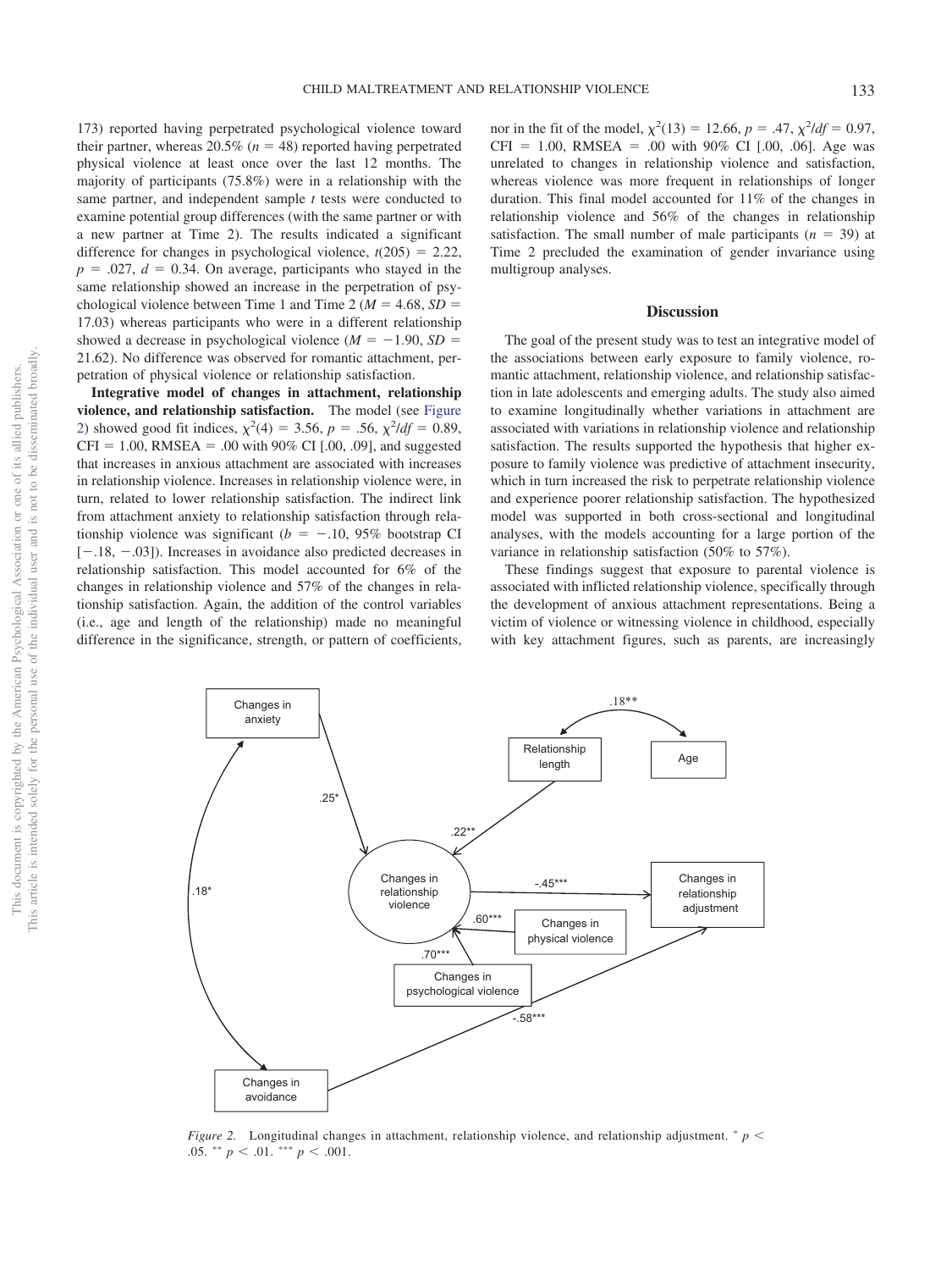conceptualized as potential relational trauma [\(Godbout, Runtz,](#page-9-27) [MacIntosh, & Briere, 2013\)](#page-9-27), "violation of human connections" [\(Herman, 1992\)](#page-9-28) or "high betrayal trauma" [\(Freyd, DePrince, &](#page-9-29) [Gleaves, 2007\)](#page-9-29). These violent experiences tend to intensify the need for protection and caring from attachment figures, and at the same time, significantly reduce the survivor's ability to trust caretakers (e.g., [Hesse & Main, 2006\)](#page-9-30), which is the basis of secure attachment. An increase in abandonment fears adds to the survivor's coexisting need for human connection and increase their vulnerability to experiencing further relational distress, especially in the context of early romantic relationships [\(Godbout et al.,](#page-9-23) [2006;](#page-9-23) [Pearlman & Courtois, 2005\)](#page-10-18). In addition, survivors may have few resources to cope with these distressing situations as traumatic interpersonal experiences may lead to impaired affect regulation [\(Briere, Hodges, & Godbout, 2010\)](#page-8-7). In this context, relationship violence can be an attempt to keep the partner close and regulate proximity ("pursuit strategy", [Allison et al., 2007;](#page-8-5) [Godbout et al., 2009\)](#page-9-4). As a result, dysfunctional externalizing strategies, such as coercive behaviors, initiate a cycle of violence in romantic relationships and jeopardize couple satisfaction in developmental periods that provide crucial learning experiences for future adult challenges (e.g., [Collins & Read, 1990\)](#page-8-3). By fostering insecure attachment, child maltreatment may increase the likelihood of falling into "coercion traps," which are defined as dysfunctional interaction styles and spirals of negative reciprocity that lead to violence and relationship distress [\(Godbout et al.,](#page-9-4) [2009\)](#page-9-4).

In the present study, avoidance of intimacy, on the other hand, was not predicted by a history of childhood family violence. Other studies also observed that the model of self (attachment anxiety) is particularly altered in survivors of child maltreatment, whereas the model of others (attachment avoidance) might be preserved, suggesting a strong tendency for self-blame in survivors [\(Godbout et](#page-9-23) [al., 2006\)](#page-9-23). In addition, the role of avoidant attachment in the perpetration of relationship violence was marginally, nonsignificant. This may suggest that, in adolescence and early adulthood, the contribution of avoidant attachment in relationship violence perpetration is small or only detectable when the contributions of other factors are considered. Other researchers observed that adult relationship violence may be used by avoidant individuals as a deactivating strategy, which is learned as a way of coping with previous unsuccessful proximity-seeking attempts and is mainly used as a way of keeping the partner from becoming too intimate or in response to the partner evoking internal fear and anxiety (e.g., [Allison et al., 2007;](#page-8-5) [Godbout et al., 2009\)](#page-9-4). This mechanism, which was observed mostly in adults' intimate partner violence, might be less characteristic of earlier romantic relationships. Indeed, young couples are generally in relatively new unions  $(M = 14$  months in the current study, compared to 7 years in the adult sample of [Godbout et al., 2009\)](#page-9-4) and usually less committed to one another. As such, younger partners are probably less susceptible to feel strong urges to push the partner away, maintain greater distance, or perceive the partner as to being too close or intrusive; hence, they use violence as a distancing strategy in the early stages of intimate relationships.

Attachment avoidance, however, showed the strongest association, along with relationship violence, to relationship satisfaction. Those results were confirmed in both cross-sectional and longitudinal models. Avoidant individuals typically feel discomfort with closeness and prefer to distance themselves to maintain independence and prevent rejection from an intimate partner. As a result, they are less prone to rely on their partner for emotional support, to provide support for their partner and to engage in open communication and conflict resolution, which are likely to create barriers in the development of satisfying relationships regardless of whether the partners are adolescents, emerging adults, or adults [\(Brassard, Lussier, & Shaver, 2009;](#page-8-8) [Mikulincer & Shaver, 2007\)](#page-9-31). Consistent with past studies, relationship violence was also found to be strongly associated with relationship distress. Child maltreatment was only indirectly related to relationship satisfaction through anxious attachment and relationship violence, highlighting the key role of risk and protection variables in the link between child maltreatment and couple satisfaction. Overall, the current findings generally replicate the model developed by [Godbout et al.](#page-9-4) [\(2009\)](#page-9-4) and are consistent with the work of [Lee et al. \(2014\)](#page-9-6) on emerging adults.

## **Gender Invariance**

The current study provides further support for a gender invariant model in which child maltreatment is related to an increased risk of relationship violence and distress, through attachment anxiety, in late adolescents and emerging adults. The current results parallel those of [Godbout et al. \(2009\)](#page-9-4) who, using multigroup invariance analyses, found evidence for a gender invariant model of the associations among exposure to family violence, romantic attachment, intimate partner violence, and dyadic satisfaction in adult couples. However, in their integrative model, [Lee et al. \(2014\)](#page-9-6) found that parent-to-child physical violence was related to anxious and attachment avoidance only in young women, but their small sample of men called for further study. [Lee et al. \(2014\)](#page-9-6) also observed that attachment anxiety was associated to relationship violence in both men and women, although they had not formally tested multigroup gender invariance. Our results underline the important role of attachment, and specifically abandonment anxiety, in the trajectory leading from child maltreatment to relationship violence in both genders.

# **Longitudinal Changes in Attachment, Relationship Violence, and Relationship Satisfaction**

One way to test the strength of the integrative model proposed in the current study was to examine whether the observed associations were robust when considering longitudinal variations in romantic attachment, perpetration of violence, and relationship satisfaction. Our findings suggest that romantic attachment changes during adolescence and emerging adulthood. The quality of the first romantic experiences may shape the internal working models of adolescents and emerging adults in several ways. For instance, painful distressing romantic experiences, including abuse, betrayal, or violence, may exacerbate attachment insecurities that were already present or trigger periods of insecurities in previously securely attached individuals. On the other hand, safe romantic relationships in which individuals feel that their partner is caring, reliable, and trustworthy might strengthen the basic internalized sense of security or even provide a healing opportunity to experiment a new, positive type of intimate relationship that promote more secure romantic attachments. The current examination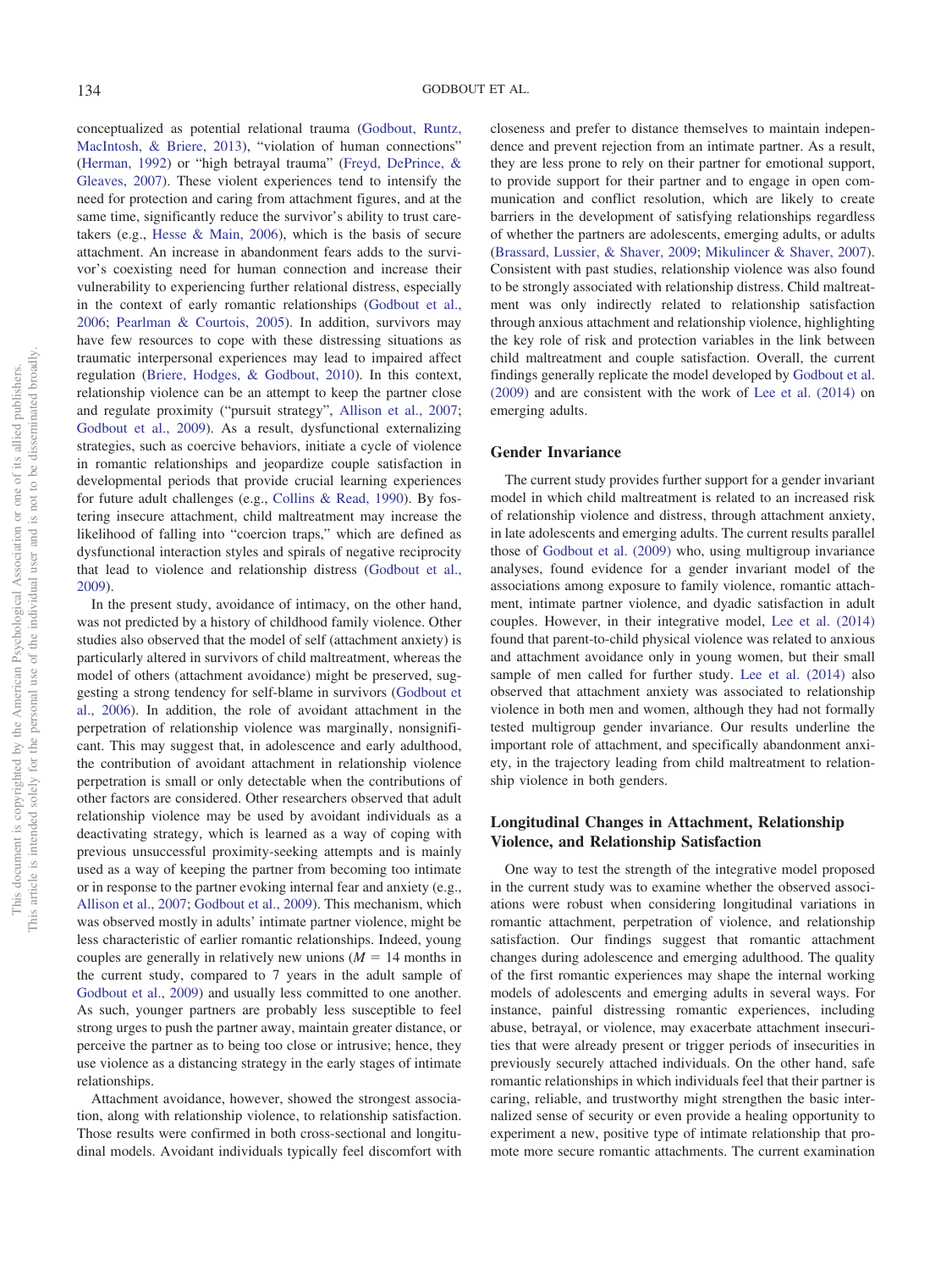of the determinants of relationship violence and distress, during a critical period in which the individual experiences his or her first romantic relationships, is an important contribution to the developmental understanding of violence toward a romantic partner.

As hypothesized, the current study found that when participants reported increased fear of abandonment (i.e., more attachment anxiety), their level of relationship violence also increased. The results also highlighted that becoming more avoidant was associated with experiencing more relationship distress. As the attachment system is progressively redirected toward the romantic partner, positive early love experiences (e.g., feeling safe and valued by a present and responsive partner) might not only be predictive of satisfying, free-of-violence relationships, but they may also promote secure attachment later on. These results confirm that secure attachment representations in adolescence and emerging adulthood might constitute a strong protective factor for the quality of couple relationships.

## **Strength and Limitations**

The conclusions of this study should be tempered by consideration of its limitations. First, attrition limited the generalizability of the results and precluded replication of gender invariance tests in the longitudinal model. The individuals who declined to participate at Time 2 did not differ in anxiety, avoidance, psychological violence, physical violence or relationship satisfaction, but they reported more family violence then the participants who remained in the study. Hence, our results might not be representative of subgroups of victimized participants and the associations found could have been stronger within the entire sample. Second, participants who were currently experiencing relationship violence may have been primed to remember more exposure to early life family violence. Our findings should be replicated in studies using multiple sources of information (e.g., child protective services reports) and assessing family violence in a more comprehensive manner (including for instance experiences of sexual abuse, violence perpetrated by the siblings) with reliable measures. Third, to better understand the emerging patterns of relationship violence, further studies should examine the systemic dynamic of young couples using the couple as a unit of analysis. Fourth, the age range of the current study may also limit the implications of the results and future studies should explore the proposed model in late adolescents (15–16 years) to better target their first relational experiences. Finally, future studies examining other variables could help to better understand the mechanisms that account for perpetration of violence and relationship satisfaction in youth survivors of child maltreatment (e.g., emotion regulation, motives of perpetrators).

## **Practical Implications**

It is important to circumscribe the mechanisms of abusive relationships in young couples, given that adolescence and early adulthood are crucial periods during which individuals develop their expectations for long-term romantic relationships [\(Wekerle &](#page-10-19) [Wolfe, 1999\)](#page-10-19). Given the high prevalence of relationship violence observed in this nonclinical sample of youths, the present findings support the importance of social policies informed by rigorous research to guide efficient education and prevention programs

aimed at youths, parents, school/college personnel, law enforcement officials, health care providers, and the general population [\(Clark, Biddle, & Martin, 2002\)](#page-8-9). Child maltreatment is related to relationship violence, which, if left unaddressed, might crystallize or escalate into severe partner violence. The current results highlight the importance of including attachment-focused intervention [\(Johnson, 2002\)](#page-9-32) and adequate emotion regulation and communication skills coaching [\(Linehan, 1993;](#page-9-33) [Rathus & Miller, 2015\)](#page-10-20) in prevention efforts and treatment strategies. The findings also support the importance of assessing and attending to unresolved outcomes of childhood trauma, including but not limited to attachment insecurities, concurrently or prior to addressing relationship violence. Given the current results, such interventions might include cognitive– behavioral and relational treatments that have been shown to increase affect regulation capacities or reduce experiential avoidance [\(Cloitre, Koenen, Cohen, & Han, 2002;](#page-8-10) [Linehan, 1993\)](#page-9-33). Finally, the findings suggest that health professionals must pay attention to the inner psychological experiences of relationships in young patients to help them cope with attachment-related anxiety and establish more satisfying, violencefree intimate relationships.

#### **References**

- <span id="page-8-5"></span>Allison, C. J., Bartholomew, K., Mayseless, O., & Dutton, D. G. (2007). Love as a battlefield: Attachment and relationship dynamics in couples identified for male partner violence. *Journal of Family Issues, 29,* 125–150. <http://dx.doi.org/10.1177/0192513X07306980>
- <span id="page-8-0"></span>Bandura, A. (1973). *Aggression: A social learning analysis*. Englewood Cliffs, NJ: Prentice Hall.
- <span id="page-8-4"></span>Bartholomew, K., & Allison, C. J. (2006). An attachment perspective on abusive dynamics in intimate relationships. In M. Mikulincer & G. S. Goodman (Eds.), *Dynamics of romantic love: Attachment, caregiving, and sex* (pp. 102–127). New York, NY: Guilford Press.
- <span id="page-8-1"></span>Bowlby, J. (1988). *A secure base: Parent-child attachment and healthy human development*. New York, NY: Basic Books.
- <span id="page-8-6"></span>Brassard, A., Darveau, V., Péloquin, K., Lussier, Y., & Shaver, P. R. (2014). Childhood sexual abuse and intimate partner violence in a clinical sample of men: The mediating roles of adult attachment and anger management. *Journal of Aggression, Maltreatment & Trauma, 23,* 683–704. <http://dx.doi.org/10.1080/10926771.2014.933464>
- <span id="page-8-8"></span>Brassard, A., Lussier, Y., & Shaver, P. R. (2009). Attachment, perceived conflict, and couple satisfaction: Test of a mediational dyadic model. *Family Relations: An Interdisciplinary Journal of Applied Family Studies, 58,* 634 – 646. <http://dx.doi.org/10.1111/j.1741-3729.2009.00580.x>
- <span id="page-8-2"></span>Brennan, K. A., Clark, C. L., & Shaver, P. R. (1998). Self-report measurement of adult attachment: An integrative overview. In J. A. Simpson & W. S. Rholes (Eds.), *Attachment theory and close relationships* (pp. 46 –76). New York, NY: Guilford Press.
- <span id="page-8-7"></span>Briere, J., Hodges, M., & Godbout, N. (2010). Traumatic stress, affect dysregulation, and dysfunctional avoidance: A structural equation model. *Journal of Traumatic Stress, 23,* 767–774. [http://dx.doi.org/10.1002/](http://dx.doi.org/10.1002/jts.20578) [jts.20578](http://dx.doi.org/10.1002/jts.20578)
- <span id="page-8-9"></span>Clark, K. A., Biddle, A. K., & Martin, S. L. (2002). A cost-benefit analysis of the violence against women act of 1994. *Violence Against Women, 8,* 417– 428. <http://dx.doi.org/10.1177/10778010222183143>
- <span id="page-8-10"></span>Cloitre, M., Koenen, K. C., Cohen, L. R., & Han, H. (2002). Skills training in affective and interpersonal regulation followed by exposure: A phasebased treatment for PTSD related to childhood abuse. *Journal of Consulting and Clinical Psychology, 70,* 1067–1074. [http://dx.doi.org/10](http://dx.doi.org/10.1037/0022-006X.70.5.1067) [.1037/0022-006X.70.5.1067](http://dx.doi.org/10.1037/0022-006X.70.5.1067)
- <span id="page-8-3"></span>Collins, N. L., & Read, S. J. (1990). Adult attachment, working models, and relationship quality in dating couples. *Journal of Personality and*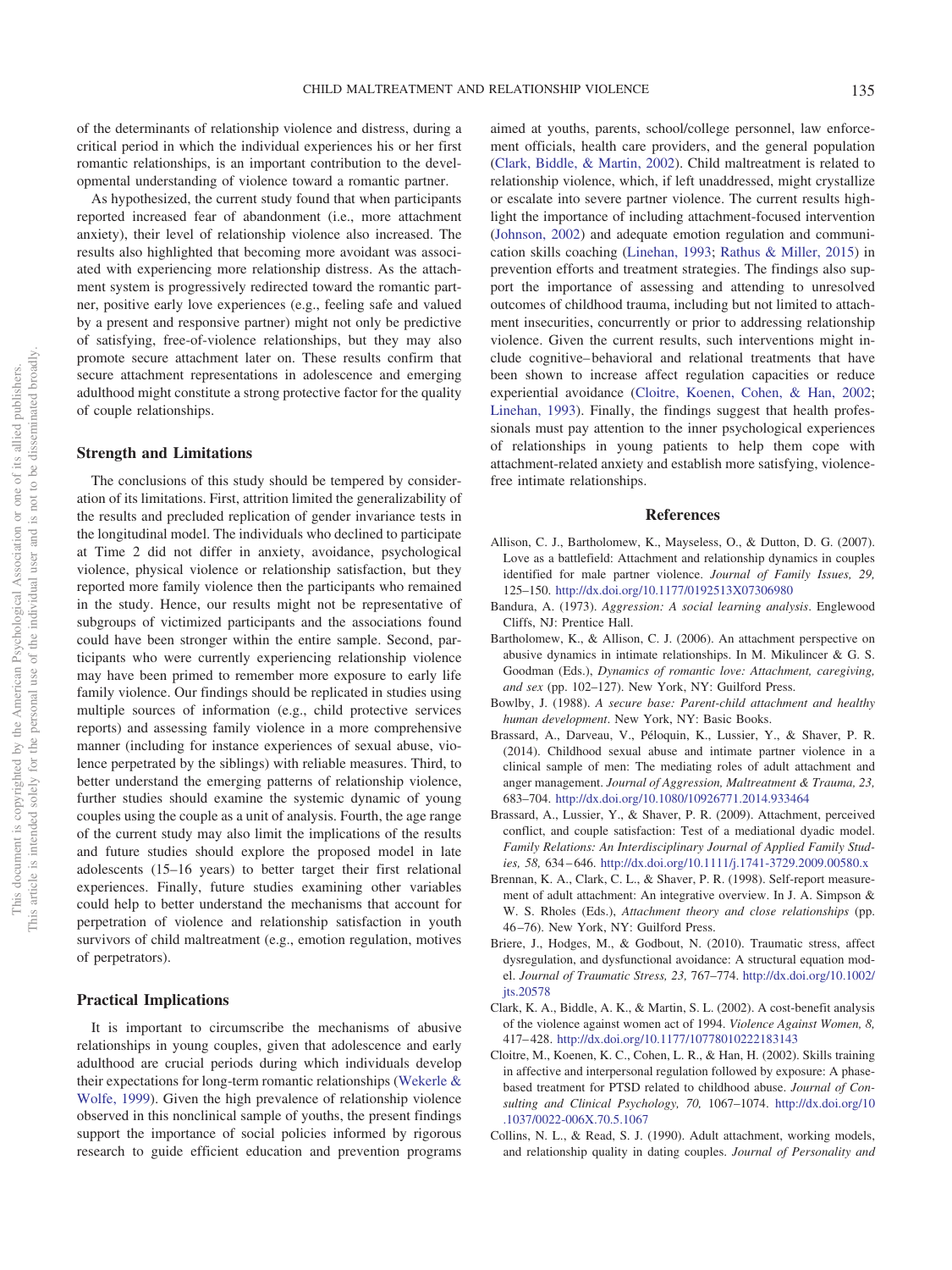*Social Psychology, 58,* 644 – 663. [http://dx.doi.org/10.1037/0022-3514](http://dx.doi.org/10.1037/0022-3514.58.4.644) [.58.4.644](http://dx.doi.org/10.1037/0022-3514.58.4.644)

- <span id="page-9-12"></span>Davies, P. T., & Cummings, E. M. (1998). Exploring children's emotional security as a mediator of the link between marital relations and child adjustment. *Child Development, 69,* 124 –139. [http://dx.doi.org/10.1111/](http://dx.doi.org/10.1111/j.1467-8624.1998.tb06138.x) [j.1467-8624.1998.tb06138.x](http://dx.doi.org/10.1111/j.1467-8624.1998.tb06138.x)
- <span id="page-9-13"></span>Doherty, N. A., & Feeney, J. A. (2004). The composition of attachment networks throughout the adult years. *Personal Relationships, 11,* 469 – 488. <http://dx.doi.org/10.1111/j.1475-6811.2004.00093.x>
- <span id="page-9-10"></span>Ehrensaft, M. K., Cohen, P., Brown, J., Smailes, E., Chen, H., & Johnson, J. G. (2003). Intergenerational transmission of partner violence: A 20 year prospective study. *Journal of Consulting and Clinical Psychology, 71,* 741–753. <http://dx.doi.org/10.1037/0022-006X.71.4.741>
- <span id="page-9-2"></span>Exner-Cortens, D., Eckenrode, J., & Rothman, E. (2013). Longitudinal associations between teen dating violence victimization and adverse health outcomes. *Pediatrics, 131,* 71–78. [http://dx.doi.org/10.1542/peds](http://dx.doi.org/10.1542/peds.2012-1029) [.2012-1029](http://dx.doi.org/10.1542/peds.2012-1029)
- <span id="page-9-7"></span>Fang, X., & Corso, P. S. (2007). Child maltreatment, youth violence, and intimate partner violence: Developmental relationships. *American Journal of Preventive Medicine, 33,* 281–290. [http://dx.doi.org/10.1016/j](http://dx.doi.org/10.1016/j.amepre.2007.06.003) [.amepre.2007.06.003](http://dx.doi.org/10.1016/j.amepre.2007.06.003)
- <span id="page-9-0"></span>Fernet, M. (2005). *Amour, violence et adolescence*. Montréal, Québec, Canada: Presses de l'Université du Québec.
- <span id="page-9-18"></span>Foshee, V. A., Benefield, T., Suchindran, C., Ennett, S. T., Bauman, K. E., Karriker-Jaffe, K. J.,... Mathias, J. (2009). The development of four types of adolescent dating abuse and selected demographic correlates. *Journal of Research on Adolescence, 19,* 380 – 400. [http://dx.doi.org/10](http://dx.doi.org/10.1111/j.1532-7795.2009.00593.x) [.1111/j.1532-7795.2009.00593.x](http://dx.doi.org/10.1111/j.1532-7795.2009.00593.x)
- <span id="page-9-14"></span>Fournier, B., Brassard, A., & Shaver, P. R. (2011). Adult attachment and male aggression in couple relationships: The demand-withdraw communication pattern and relationship satisfaction as mediators. *Journal of Interpersonal Violence, 26,* 1982–2003. [http://dx.doi.org/10.1177/](http://dx.doi.org/10.1177/0886260510372930) [0886260510372930](http://dx.doi.org/10.1177/0886260510372930)
- <span id="page-9-19"></span>Fraley, R. C., Vicary, A. M., Brumbaugh, C. C., & Roisman, G. I. (2011). Patterns of stability in adult attachment: An empirical test of two models of continuity and change. *Journal of Personality and Social Psychology, 101,* 974 –992. <http://dx.doi.org/10.1037/a0024150>
- <span id="page-9-29"></span>Freyd, J. J., DePrince, A. P., & Gleaves, D. H. (2007). The state of betrayal trauma theory: Reply to McNally–Conceptual issues and future directions. *Memory, 15,* 295–311. [http://dx.doi.org/10.1080/0965](http://dx.doi.org/10.1080/09658210701256514) [8210701256514](http://dx.doi.org/10.1080/09658210701256514)
- <span id="page-9-17"></span>Fritz, P. A., & Smith Slep, A. M. (2009). Stability of physical and psychological adolescent dating aggression across time and partners. *Journal of Clinical Child and Adolescent Psychology, 38,* 303–314. <http://dx.doi.org/10.1080/15374410902851671>
- <span id="page-9-21"></span>Godbout, N., Briere, J., Sabourin, S., & Lussier, Y. (2014). Child sexual abuse and subsequent relational and personal functioning: The role of parental support. *Child Abuse & Neglect, 38,* 317–325. [http://dx.doi.org/](http://dx.doi.org/10.1016/j.chiabu.2013.10.001) [10.1016/j.chiabu.2013.10.001](http://dx.doi.org/10.1016/j.chiabu.2013.10.001)
- <span id="page-9-4"></span>Godbout, N., Dutton, D. G., Lussier, Y., & Sabourin, S. (2009). Early exposure to violence, domestic violence, attachment representations, and marital adjustment. *Personal Relationships, 16,* 365–384. [http://dx.doi](http://dx.doi.org/10.1111/j.1475-6811.2009.01228.x) [.org/10.1111/j.1475-6811.2009.01228.x](http://dx.doi.org/10.1111/j.1475-6811.2009.01228.x)
- <span id="page-9-23"></span>Godbout, N., Lussier, Y., & Sabourin, S. (2006). Early abuse experiences and subsequent gender differences in couple adjustment. *Violence and Victims, 21,* 744 –760. <http://dx.doi.org/10.1891/0886-6708.21.6.744>
- <span id="page-9-27"></span>Godbout, N., Runtz, M., MacIntosh, H., & Briere, J. (2013). Childhood trauma and couple relationships. *Integrating Science and Practice, 3,*  $14 - 17$ .
- <span id="page-9-8"></span>Gover, A. R., Kaukinen, C., & Fox, K. A. (2008). The relationship between violence in the family of origin and dating violence among college students. *Journal of Interpersonal Violence, 23,* 1667–1693. [http://dx](http://dx.doi.org/10.1177/0886260508314330) [.doi.org/10.1177/0886260508314330](http://dx.doi.org/10.1177/0886260508314330)
- <span id="page-9-1"></span>Haynie, D. L., Farhat, T., Brooks-Russell, A., Wang, J., Barbieri, B., & Iannotti, R. J. (2013). Dating violence perpetration and victimization among U.S. adolescents: Prevalence, patterns, and associations with health complaints and substance use. *Journal of Adolescent Health, 53,* 194 –201. <http://dx.doi.org/10.1016/j.jadohealth.2013.02.008>
- <span id="page-9-28"></span>Herman, J. L. (1992). *Trauma and recovery*. New York, NY: Basic Books.
- <span id="page-9-30"></span>Hesse, E., & Main, M. (2006). Frightened, threatening, and dissociative parental behavior in low-risk samples: Description, discussion, and interpretations. *Development and Psychopathology, 18,* 309 –343. [http://](http://dx.doi.org/10.1017/S0954579406060172) [dx.doi.org/10.1017/S0954579406060172](http://dx.doi.org/10.1017/S0954579406060172)
- <span id="page-9-15"></span>Holland, A. S., Fraley, R. C., & Roisman, G. I. (2012). Attachment styles in dating couples: Predicting relationship functioning over time. *Personal Relationships, 19,* 234 –246. [http://dx.doi.org/10.1111/j.1475-](http://dx.doi.org/10.1111/j.1475-6811.2011.01350.x) [6811.2011.01350.x](http://dx.doi.org/10.1111/j.1475-6811.2011.01350.x)
- <span id="page-9-25"></span>Hu, L.-t., & Bentler, P. M. (1999). Cutoff criteria for fit indexes in covariance structure analysis: Conventional criteria versus new alternatives. *Structural Equation Modeling, 6,* 1–55. [http://dx.doi.org/10.1080/](http://dx.doi.org/10.1080/10705519909540118) [10705519909540118](http://dx.doi.org/10.1080/10705519909540118)
- <span id="page-9-32"></span>Johnson, S. M. (2002). *Emotionally focused couple therapy with trauma survivors: Strengthening attachment bonds*. New York, NY: Guilford Press.
- <span id="page-9-24"></span>Kline, R. B. (1998). *Principles and practice of structural equation modeling*. New York, NY: Guilford Press.
- <span id="page-9-20"></span>Lafontaine, M. F., & Lussier, Y. (2003). Structure bidimensionnelle de l'attachement amoureux: Anxiété face a` l'abandon et évitement de l'intimité [Bidimensional structure of attachment in love: Anxiety over abandonment and avoidance of intimacy]. *Canadian Journal of Behavioural Science/Revue canadienne des sciences du comportement, 35,* 56 – 60. <http://dx.doi.org/10.1037/h0087187>
- <span id="page-9-16"></span>Lawrence, E., & Bradbury, T. N. (2007). Trajectories of change in physical aggression and marital satisfaction. *Journal of Family Psychology, 21,* 236 –247. <http://dx.doi.org/10.1037/0893-3200.21.2.236>
- <span id="page-9-6"></span>Lee, M., Reese-Weber, M., & Kahn, J. H. (2014). Exposure to family violence and attachment styles as predictors of dating violence perpetration among men and women: A mediational model. *Journal of Interpersonal Violence, 29,* 20 – 43. [http://dx.doi.org/10.1177/0886](http://dx.doi.org/10.1177/0886260513504644) [260513504644](http://dx.doi.org/10.1177/0886260513504644)
- <span id="page-9-9"></span>Linder, J. R., & Collins, W. A. (2005). Parent and peer predictors of physical aggression and conflict management in romantic relationships in early adulthood. *Journal of Family Psychology, 19,* 252–262. [http://](http://dx.doi.org/10.1037/0893-3200.19.2.252) [dx.doi.org/10.1037/0893-3200.19.2.252](http://dx.doi.org/10.1037/0893-3200.19.2.252)
- <span id="page-9-33"></span>Linehan, M. M. (1993). *Skills training manual for treating borderline personality disorder*. New York, NY: Guilford Press.
- <span id="page-9-22"></span>Lussier, Y. (1997). *Traduction française du CTS2* [A French translation of the CTS2]. Unpublished manuscript, Université du Québec a` Trois-Rivières, Trois-Rivières, Québec, Canada.
- <span id="page-9-3"></span>Lussier, Y., Brassard, A., Godbout, N., Sabourin, S., Wright, J., & Dutton, D. (2013). Spousal violence: Useful parameters for assessment and intervention. *Integrating Science & Practice, 3,* 8 –13.
- <span id="page-9-26"></span>MacKinnon, D. P., & Fairchild, A. J. (2009). Current directions in mediation analysis. *Current Directions in Psychological Science, 18,* 16 –20. <http://dx.doi.org/10.1111/j.1467-8721.2009.01598.x>
- <span id="page-9-5"></span>Mayseless, O., & Scharf, M. (2007). Adolescents' attachment representations and their capacity for intimacy in close relationships. *Journal of Research on Adolescence, 17,* 23–50. [http://dx.doi.org/10.1111/j.1532-](http://dx.doi.org/10.1111/j.1532-7795.2007.00511.x) [7795.2007.00511.x](http://dx.doi.org/10.1111/j.1532-7795.2007.00511.x)
- <span id="page-9-11"></span>Mikulincer, M., & Shaver, P. R. (2003). *Advances in experimental social psychology: Vol. 35*. *The attachment behavioral system in adulthood: Activation, psychodynamics, and interpersonal processes* (pp. 53–152). San Diego, CA: Elsevier Academic Press.
- <span id="page-9-31"></span>Mikulincer, M., & Shaver, P. R. (2007). Attachment processes and couple functioning. In M. Mikulincer & P. R. Shaver (Eds.), *Attachment in adulthood: Structure, dynamics, and change* (pp. 285–323). New York, NY: Guilford Press.